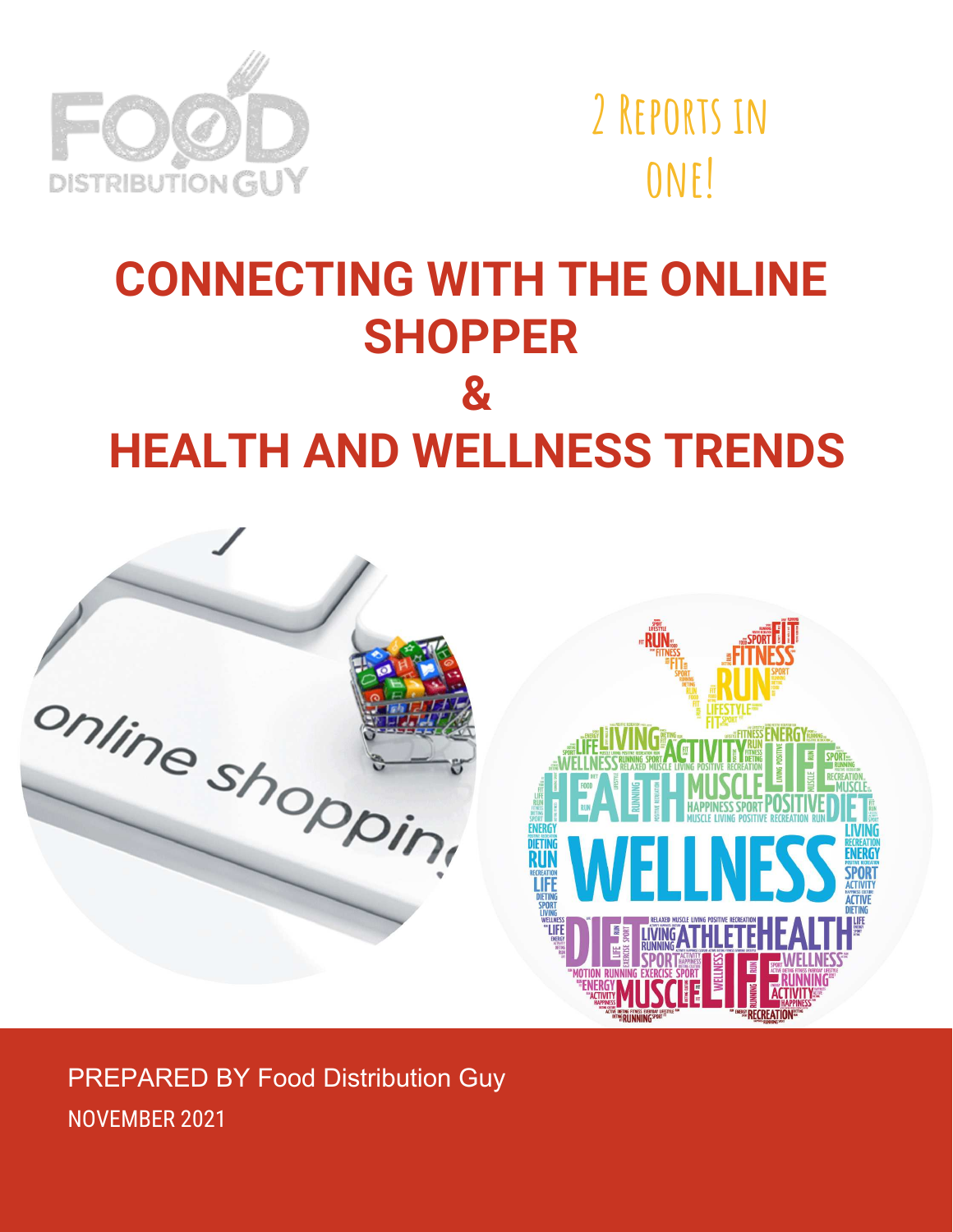# **Table of Contents**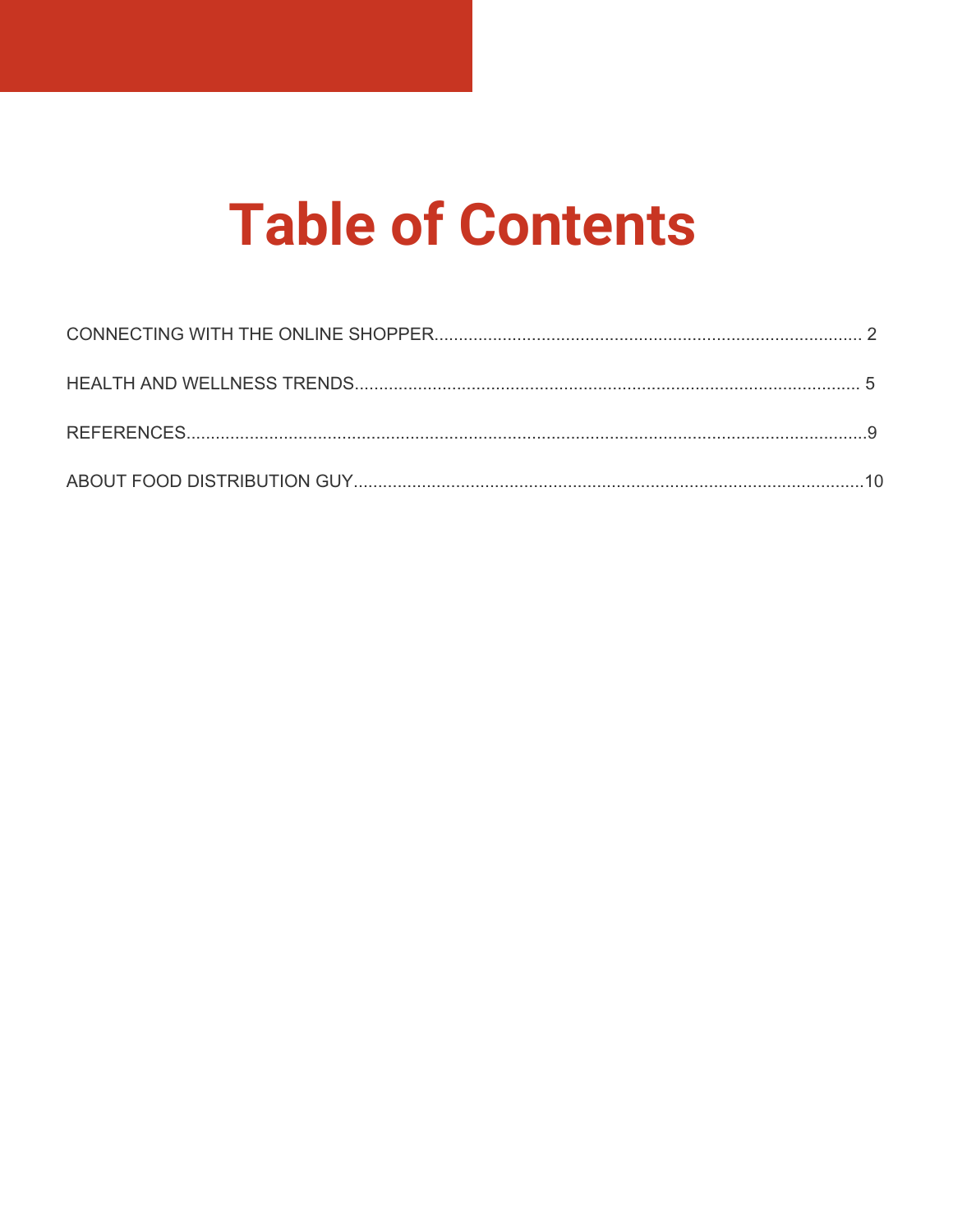The pandemic has dramatically altered Canadian's shopping habits. The biggest change is online shopping – here to stay. PayPal Canada survey reveals 59% of Canadians have boosted their online shopping habits compared to before the pandemic. A new survey from PayPal Canada shows Canadians have overall increased their monthly online shopping spend by more than \$2 billion compared to pre-pandemic. (1)

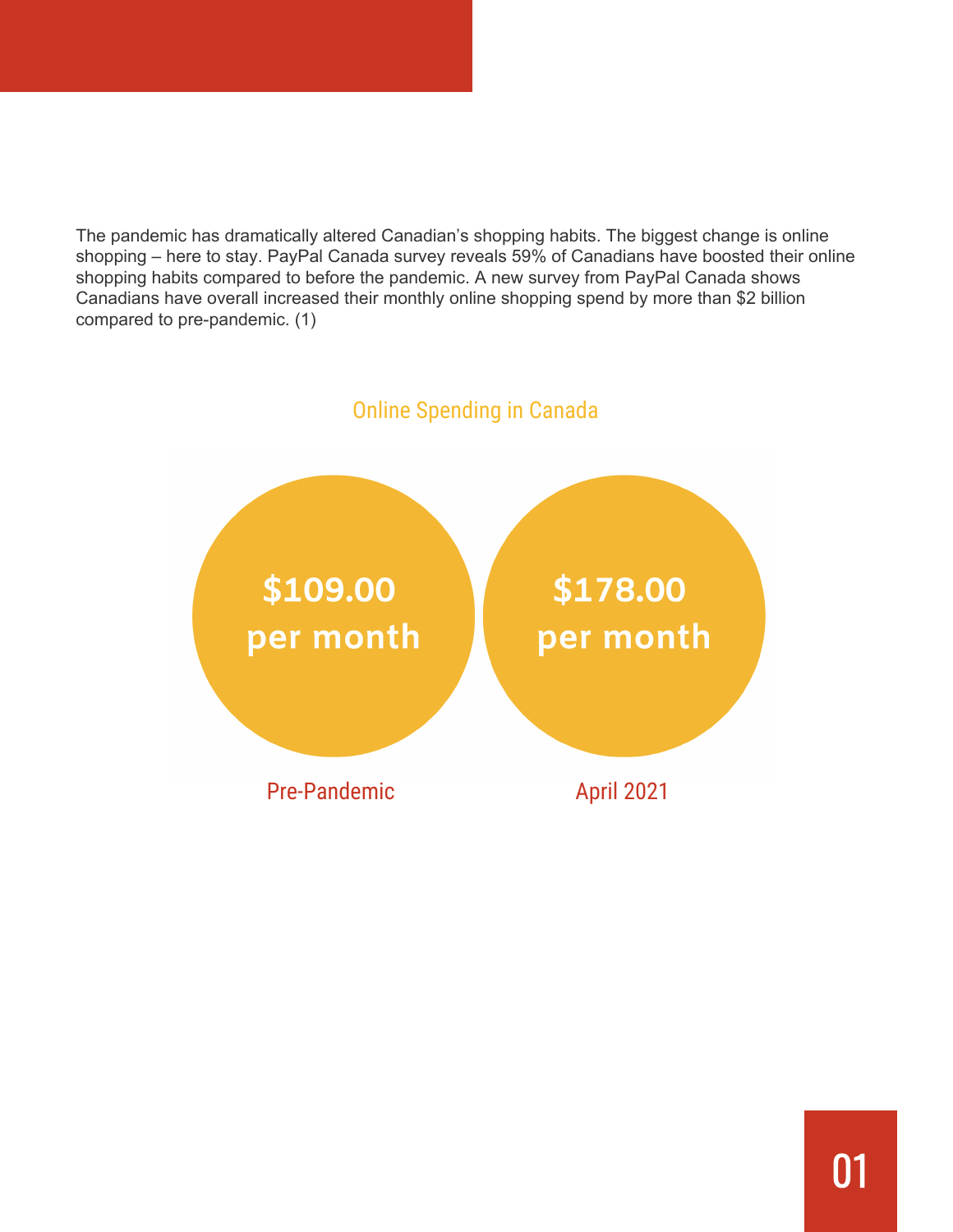This report summarizes Carman Allison's presentation as part of Nielsen IQ's webinar titled: The Transforming Canadian FMCG Industry. Mr. Allison's presentation was titled:

# **CONNECTING WITH THE ONLINE SHOPPER**

## *Solve for Today. Plan for Tomorrow. Prepare for the Future.*

What's at Stake: by years end: \$5.6B Opportunity.

## **SUMMARY:**

- The top 3 reasons why on-line shopping has exploded:
	- 1. Safety: 75% of Canadians support vaccine passports in public spaces.
	- 2. Convenience: 47% shop online for convenience.
	- 3. Home Bound: 68% work from home, retired and stay at home.
- Online market share for the 52-week period ending August, 2021 was 3.2%. This represented a +.8% increase in share and a 38% increase in dollar change.
- Warehouse club and mass merchandiser are the other big winners. Their market share's are 13.4%, and 13.0%, representing +0.4% and +0.2% increase respectively. Grocery stores share has declined 0.2% to 53.6%. Every share gain in Canada's FMCG sector is worth \$1.2B.
- Despite the gains, Canada still lags behind other countries:
	- US 12%, UK 12%, S. Korea 25%, Australia 5%.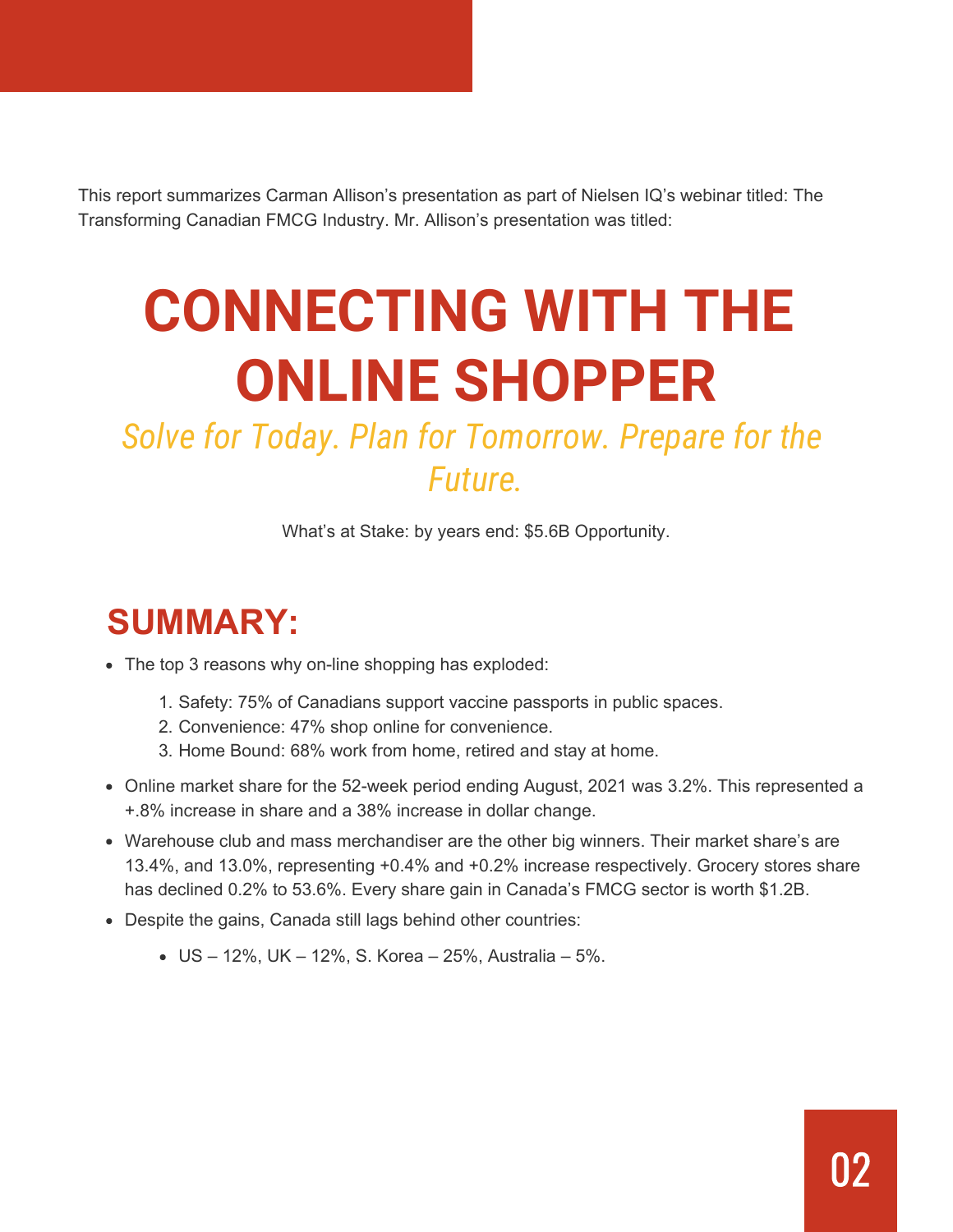### Regional Online Share (P/e August 2021)



- Online shopping is leading retail growth fueled by:
	- New buyers: +13%
	- More shoppers: (penetration42%, retention rate: 52%-57%) +4%
	- More visits: (56 million trips online) +26%
	- More spending: (\$60 Avg. basket vs. \$48 bricks) +32%.
	- Frequency: +54%.
- Omni shoppers (42% of Cdn households) those who shop online and brick & mortar. Take those into consideration, the online market share is 5.8%.
- Omni shoppers: (35-44 years old)
	- Spend 25% more per shopping trip when online.
	- Spend 27% less sold on promotion when shopping online.
	- Diverse household needs and demographic profiles.
- Food departments are leading the online basket: (p/e July 2021)



#### Online Basket Breakdown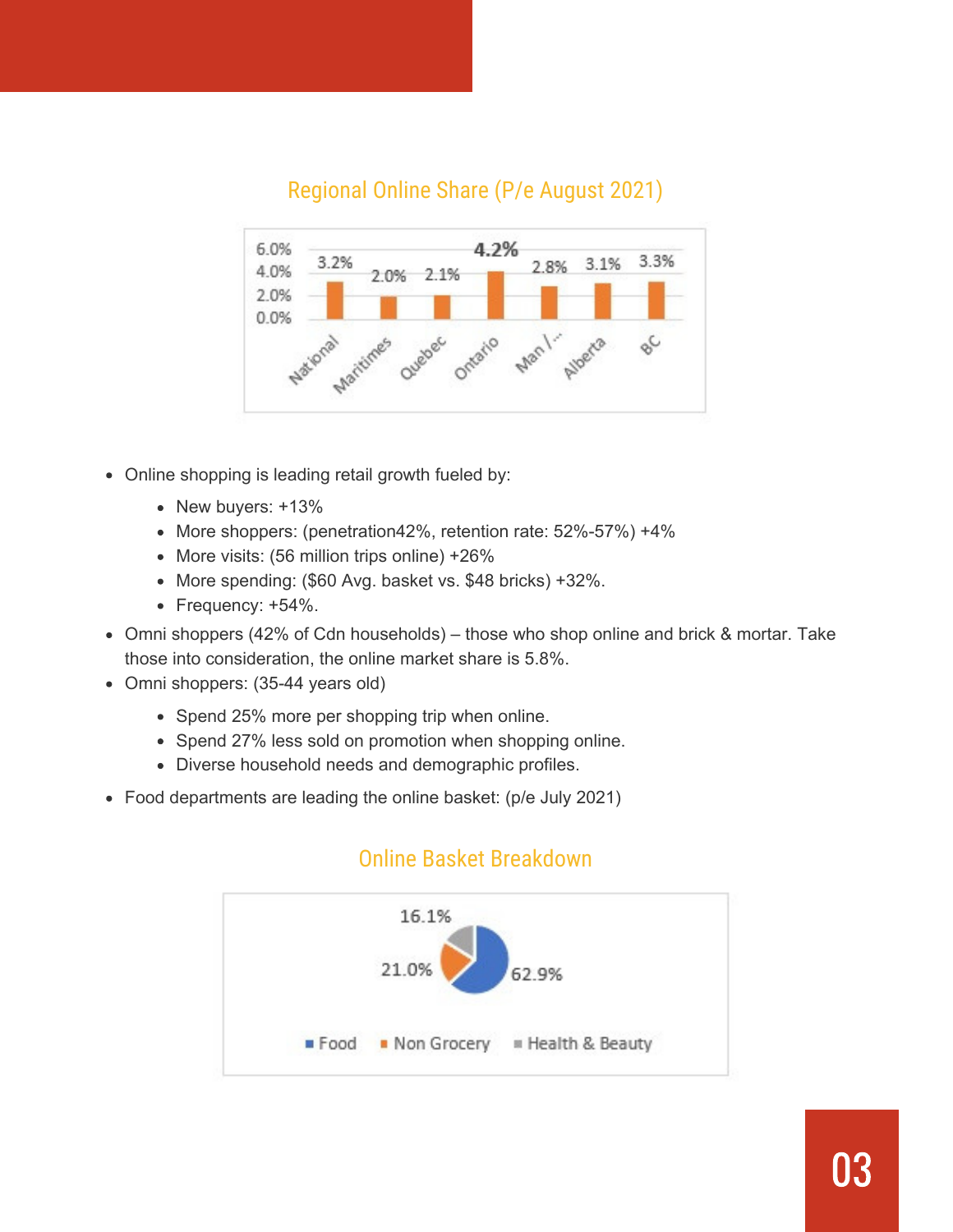- Online shoppers are resetting their shopping basket with large increases for fresh departments:
	- 1. Refrigerated and dairy: +62%.
	- 2. Bakery: +54%.
	- 3. Produce: +60%.
	- 4. Meat & seafood: +57%.
	- 5. Deli: +44%.
- Expansion of food online brings new growth opportunities given 81% of grocery searches on Amazon are unbranded – no specific brand identified.
	- 1. 35% have health conditions which influence diet,
	- 2. 34% are eating a specific diet
	- 3. 34% have allergies with limited choice.

Health and wellness are a key consideration for consumers when making doing their grocery shopping. A majority of Canadians say they wish to live a healthier lifestyle, and 71% say they seek better eating habits. (2) The global health and wellness food market size is expected to grow by USD 235.94M during 2020-2024, progressing at a CAGR of over 8% during the forecast period. (3)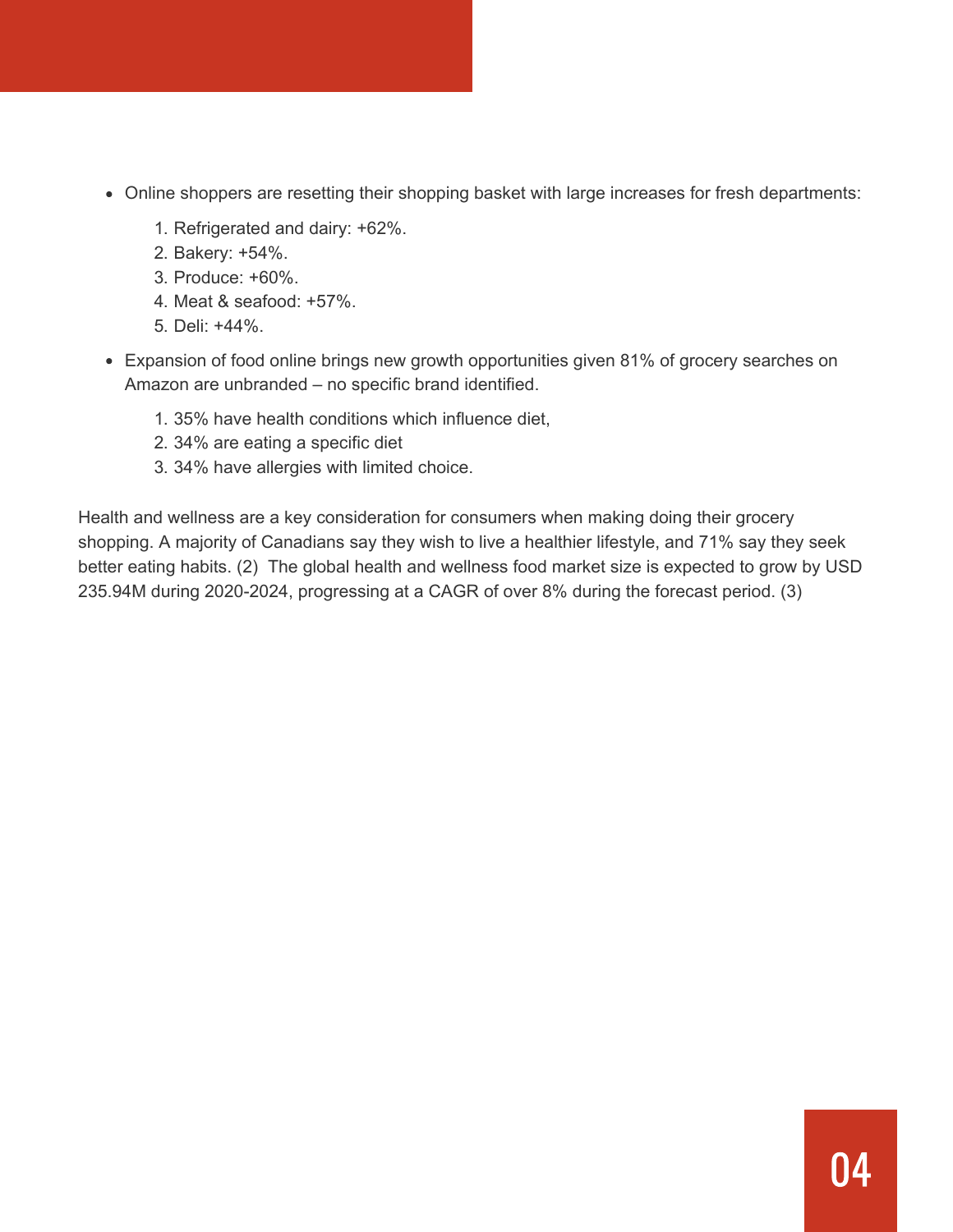This report summarizes Steve Matresky's presentation as part of Nielsen IQ's webinar titled: The Transforming Canadian FMCG Industry. Mr. Matresky's presentation was titled:

# **CANADIAN HEALTH AND WELLNESS IMPERATIVES**

## **SUMMARY:**

- 66% of Canadians have changed their eating habits over the last five years and 30% are making more healthy food choices than they were a year ago.
- Many believe their path to better eating is a work in progress as outlined in Chart 1



#### Chart 1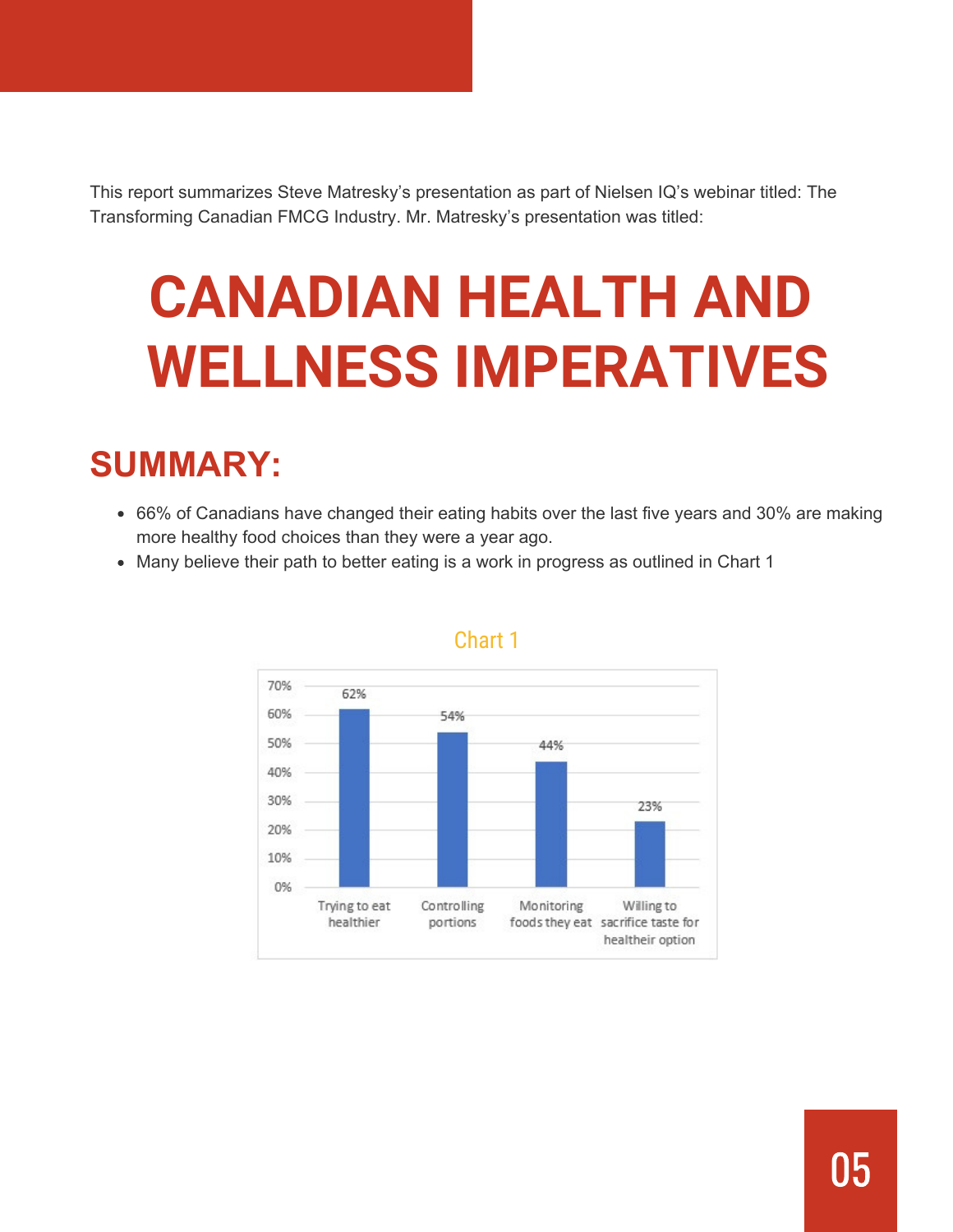- Top 5 intakes Canadians are trying to reduce:
	- 1. Sugar 38%
	- 2. Salt 31%
	- 3. Artificial sweeteners 21%
	- 4. Processed meats 20%
	- 5. Trans fat 20%
- Canadians' commitment to healthy foods:
	- 1. Create foods that help Canadians save money and time while maintaining good overall health.
	- 2. Lower the barrier of entry for better foods.
	- 3. Foods that boost, not break diets. 67% Canadians are skipping meals, eating processed foods or snacking between meals.



#### Main Influences When Purchasing F&B Products

Canadians are willing to paying more for specific health claims as outlined in Chart 2. Most Canadians feel these 5 health claims are table stakes.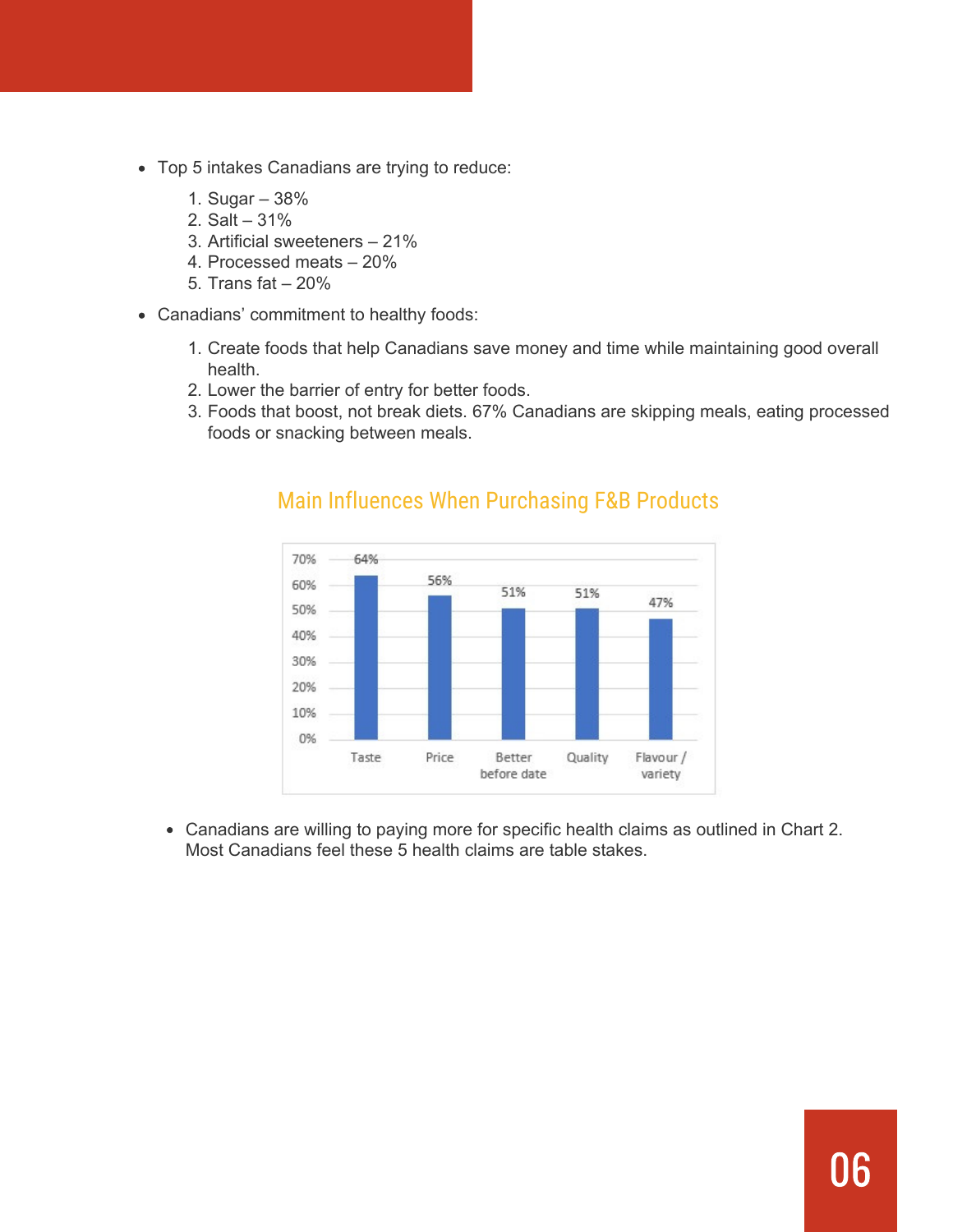## Chart 2



Canadians also seeking healthier options in the beverage department as outlined in Chart 3.



### Chart 3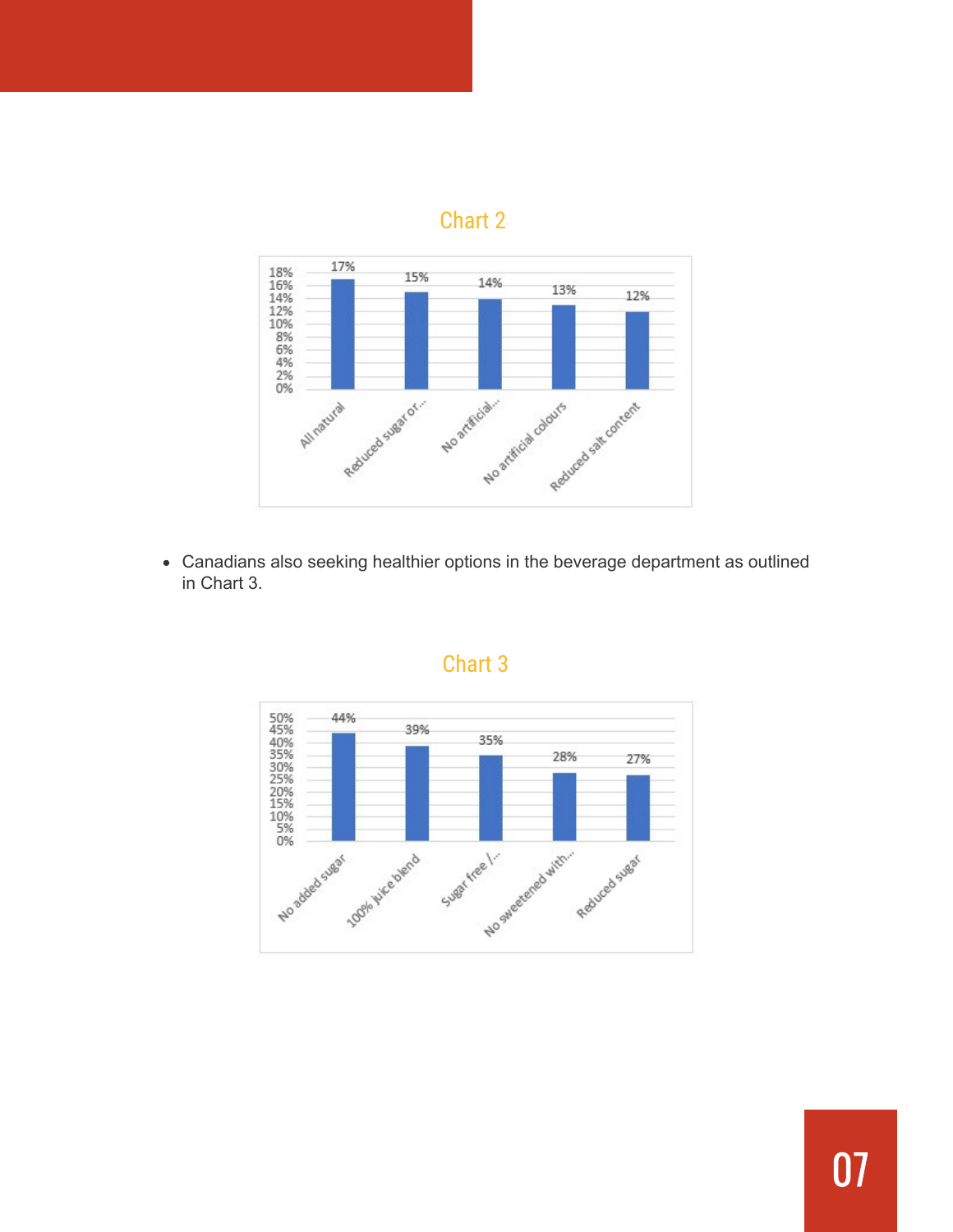- Mindful food and beverage categories opportunities un-tapped:
	- 1. Anxiety support \$51B sector in the US
	- 2. Sleep support \$47B sector in the US
	- 3. Depression support \$39B sector in the US
	- 4. Brain health \$29B sector in the US
- Canadians' perception of private label continues to grow:

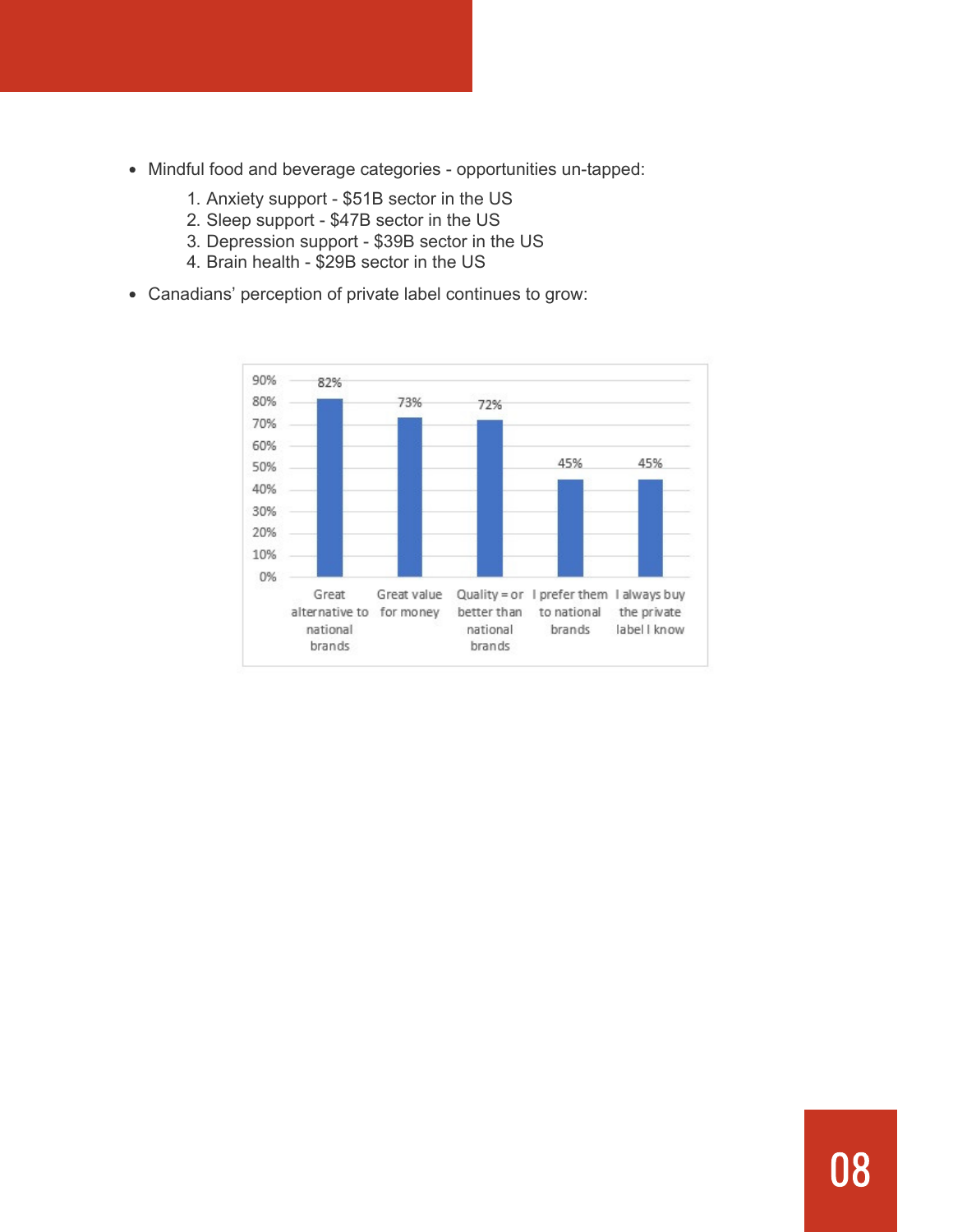## **REFERENCES**

- *1. Canadians Increased Online Shopping Spend by More Than \$2B per Month Compared to Pre-pandemic, www.newswire.ca, June 2021*
- *2. New National Survey Reveals Canadians are Searching for Ways to Live Healthier Lifestyles, www.newswire.ca, November 2017*
- *3. Global Health and Wellness Food Report, www.prnewswire.com, May 2021*